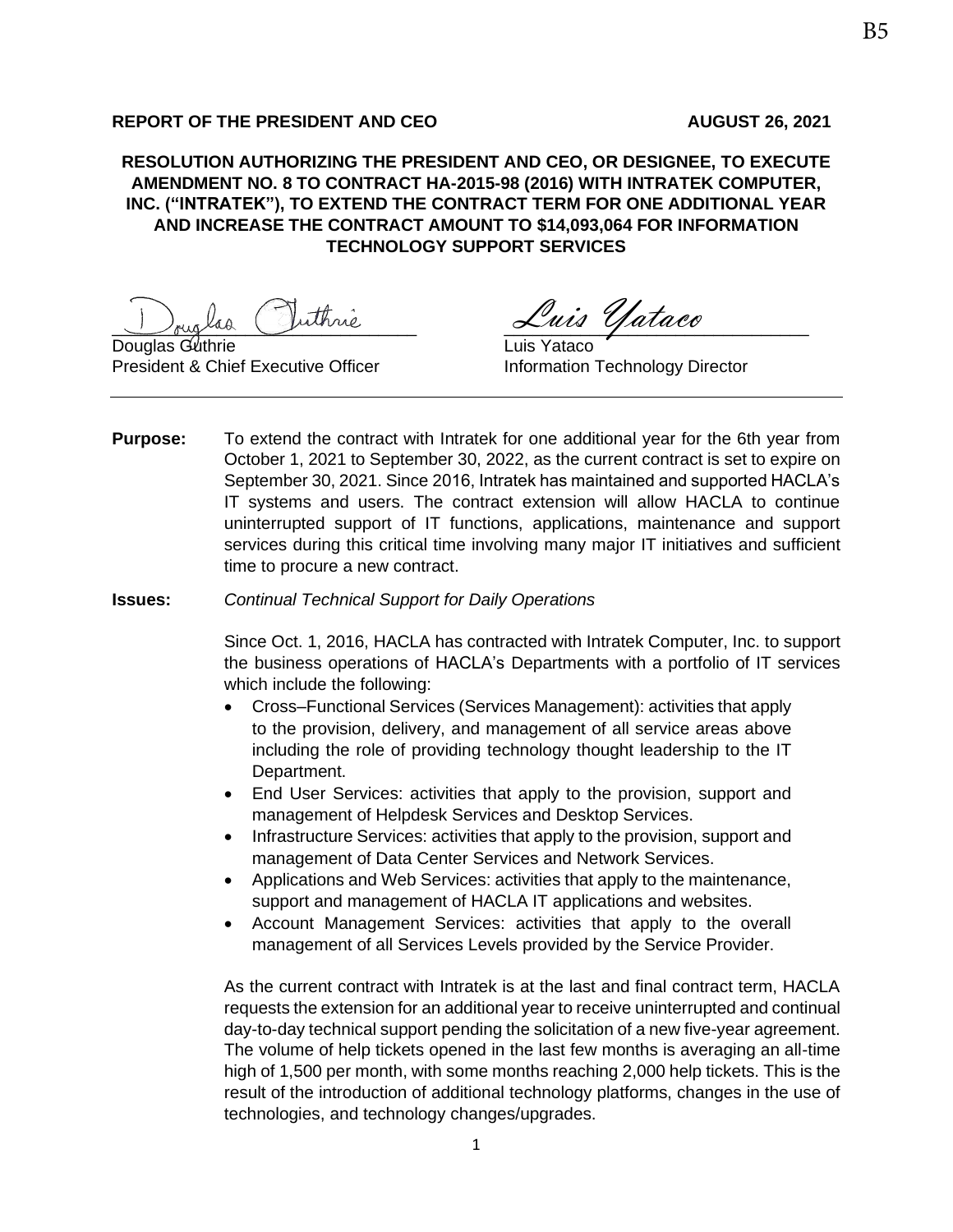The additional term for the contract will also allow the completion of outstanding deliverables which were postponed as a result of shifting resources to support technology initiatives brought about by the pandemic. These include efforts to standardize support delivery practices in line with the Information Technology Infrastructure Library (ITIL) Framework, a roadmap for National Institute of Standards and Technology (NIST) certification among others.

#### *Technical Support for Projects funded by the CARES ACT*

In addition to the support for daily business operations, Intratek will continue to provide HACLA with uninterrupted IT services and support for projects initiated with funds from the CARES Act. The ongoing pandemic has expedited the transition to telework and self-service technologies which has significantly increased the number of technology implementations and upgrades all of which need the support from Intratek's End User, Infrastructure Services and Application Services. This includes technical support for initiatives that promote work from home (telework) and the use of remote desktops, the transition to hosted (cloud) technologies for email and document management.

**Procurement:**Intratek was awarded its contract pursuant to Request for Proposals No. 2015-98, at which time Intratek's proposal was determined the best value among the various proposals received. The contract commenced October 1, 2016, and includes annual services fee increases that were determined price reasonable at the time of award. The proposed extension for a sixth year of services includes a services fee increase of 6.1%. The increase has been determined price reasonable based upon current market conditions for such services. The contract utilizes non-federal funds and is not subject to the U.S. Department of Housing and Urban Development ("HUD") five-year contract term limit. The table below details expenditures over the last five years including those proposed for Year 6 as follows:

| <b>FIXED FEE SERVICES CONTRACT NO: HA-2015-98</b> |    |              |
|---------------------------------------------------|----|--------------|
| <b>Contract Year</b>                              |    | <b>TOTAL</b> |
| Year 1 - Oct. 1, 2016 – Sept. 30, 2017            | \$ | 2,165,950    |
| Year 2 - Oct. 1, 2017 – Sept. 30, 2018            | \$ | 2,225,250    |
| Year 3 - Oct. 1, 2018 - Sept. 30, 2019            | \$ | 2,269,756    |
| Year 4 - Oct. 1, 2019 - Sept. 30, 2020            | \$ | 2,315,151    |
| Year 5 - Oct. 1, 2020 - Sept. 30, 2021            | \$ | 2,361,454    |
| Additional Funding Due to COVID                   | \$ | 250,000      |
| Year 1 - 5 Total Fees                             | S  | 11,587,561   |
| Year 6 - Oct. 1, 2021 - Sept 30, 2022             | \$ | 2,505,502    |
| Year 1 - 6 Total Fees                             | S  | 14,093,064   |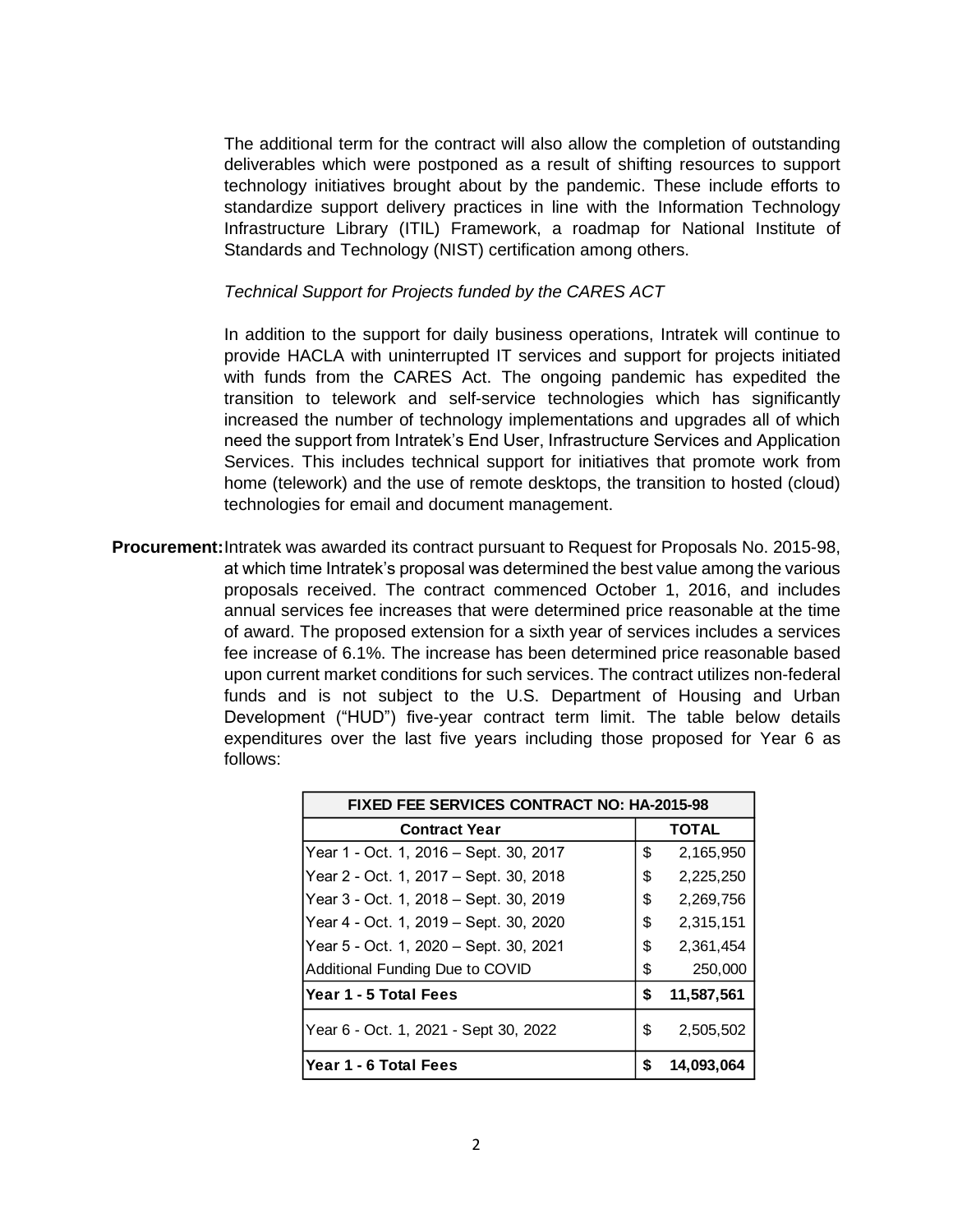### **Vision Plan: PATHWAYS, Organizational Efficiency, Strategy #5 Optimize technology platforms to enhance customer service and better support program delivery**

Intratek provides technical support to all employees at HACLA and the administration of HACLA's technology infrastructure. Their services are essential to achieve the successful transition to technology platforms which enhance customer service and program delivery.

**FUNDING:** The Chief Administrative Officer confirms the following:

*Source of Funds:* The agreement is funded through management fee revenue paid to the Central Office by various programs.

*Budget and Program Impact:* Funds are available and included in the FY 2021 Operating Budget and will be included in the FY 2022 Operating Budget for the balance of the agreement.

**SECTION 3:** Intratek has worked with the Housing Authority staff during its contract terms to identify and hire Section 3 residents. Four (4) Section 3 Residents from HACLA's public housing sites have been hired to date, with two (2) of the new hires still employed. One of the resident new hires from Imperial Courts has been with the company since 2017, and another one from William Mead since 2018. Intratek's subcontractor, VPLS, hired an additional two (2) Section 3 Residents. These jobs have provided meaningful and long term employment opportunities to the residents.

**ATTACHMENT:** Resolution